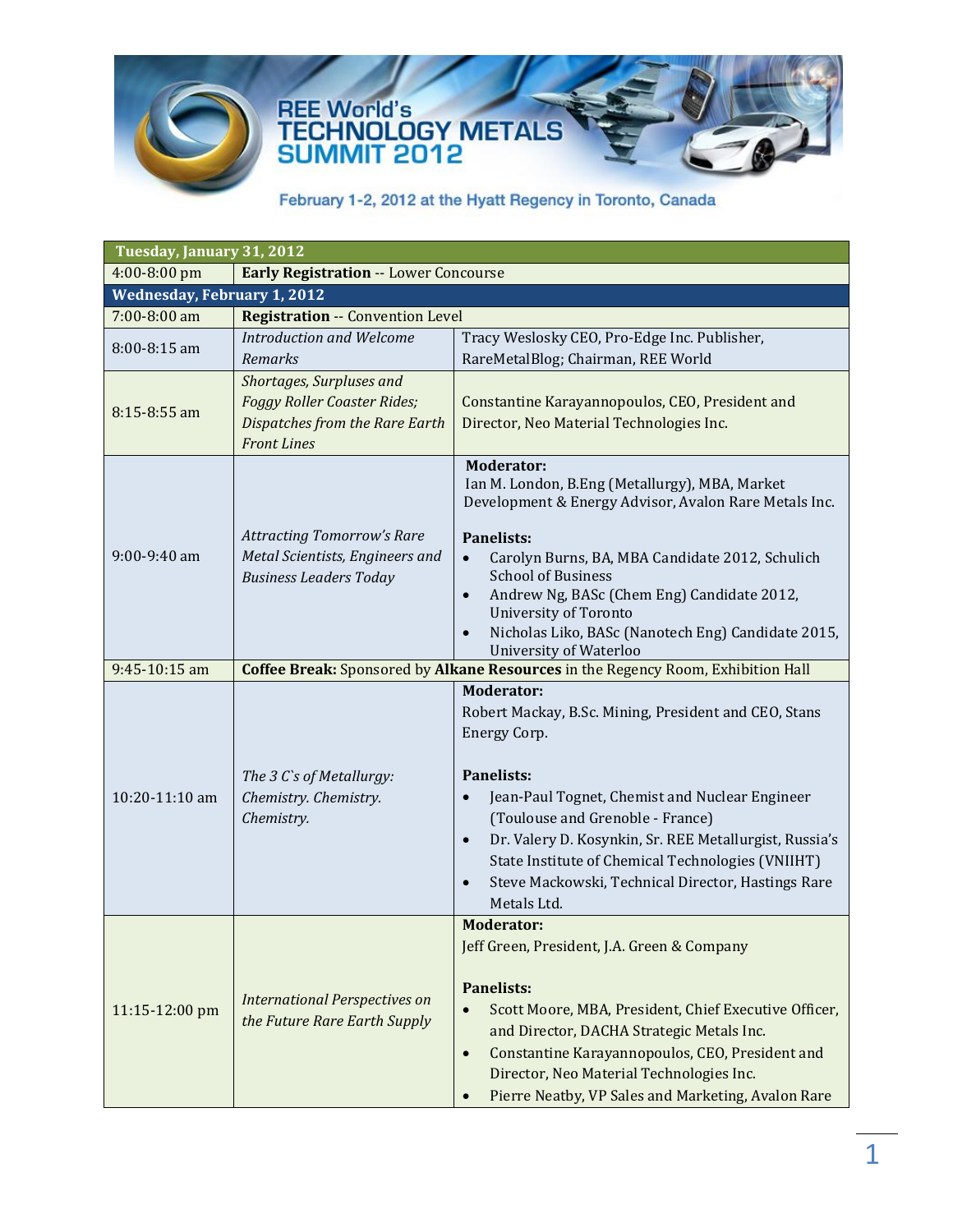

# REE World's<br>TECHNOLOGY METALS<br>SUMMIT 2012

|                |                                                                                       | Metals Inc.                                                                                                                                                                                                                                                                                                                                                                                                                                                                                                                            |
|----------------|---------------------------------------------------------------------------------------|----------------------------------------------------------------------------------------------------------------------------------------------------------------------------------------------------------------------------------------------------------------------------------------------------------------------------------------------------------------------------------------------------------------------------------------------------------------------------------------------------------------------------------------|
|                |                                                                                       | Gary L. Billingsley, C.A., P.Eng., P.Geo., Executive<br>$\bullet$                                                                                                                                                                                                                                                                                                                                                                                                                                                                      |
|                |                                                                                       | Chairman, Great Western Minerals Group Ltd.                                                                                                                                                                                                                                                                                                                                                                                                                                                                                            |
| 12:00-1:15 pm  |                                                                                       | Networking Lunch: Sponsored by Avalon Rare Metals Inc. in the King Ballroom                                                                                                                                                                                                                                                                                                                                                                                                                                                            |
| 1:15-2:05 pm   | <b>REEs USA: The Comeback Kid?</b>                                                    | <b>Moderator:</b><br>Keith A. Delaney, Executive Director - Rare Earth<br><b>Industry and Technology Association (REITA)</b><br><b>Panelists:</b><br>Jim McKenzie, CEO and Chairman, Ucore Rare Metals<br>$\bullet$<br>Donald E. Ranta, Ph.D, Chairman, Rare Element<br>$\bullet$<br>Resources<br>Paul McKenzie, President CEO and Director, Elissa<br>$\bullet$<br>Resources<br>K. Marc LeVier, President and CEO, Texas Rare Earth<br>Corp.                                                                                          |
| $2:10-3:00$ pm | Australian REEs: Where do we<br>go from here?                                         | <b>Moderator:</b><br>Jack Lifton, Founding Principal, Technology Metals<br>Research, LLC.<br><b>Panelists:</b><br>Richard Brescianini, General Manager Exploration &<br>$\bullet$<br>Development, Arafura Resources Limited<br>Ian Chalmers, MSc, FAusIMM, FAIG, FIMMM, FSEG,<br>$\bullet$<br>MSGA, MGSA, FAICD, Technical & Managing Director,<br>Alkane Resources Ltd.<br>Richard Shemasian, Founder, Hastings Rare Metals<br>$\bullet$<br>Ryan Corrigan, Investment Manager, Rare Capital<br>$\bullet$<br>Funds Management Pty Ltd. |
| 3:00-3:30 pm   |                                                                                       | Coffee Break: Sponsored by Great Western Minerals Group Ltd. in the Exhibition Hall                                                                                                                                                                                                                                                                                                                                                                                                                                                    |
| 3:30-4:00 pm   | The Key Drivers for Supply and<br>Demand of non-Chinese Rare<br><b>Earth Products</b> | Jack Lifton, Founding Principal, Technology Metals<br>Research, LLC.                                                                                                                                                                                                                                                                                                                                                                                                                                                                   |
| 4:00-5:00 pm   | Inside and Outside China, How<br>will the Rare Earth Market<br>Look in 2012?          | <b>Moderator:</b><br>Clint Cox, Founder, The Anchor House, Inc.<br><b>Panelists:</b><br>Byron King, Editor, Outstanding Investments and<br>$\bullet$<br>Energy & Scarcity Investor, Agora Financial<br>James Hedrick, Editor, REEHandbook.com &<br>$\bullet$<br>Founder, Hedrick Consultants Inc.                                                                                                                                                                                                                                      |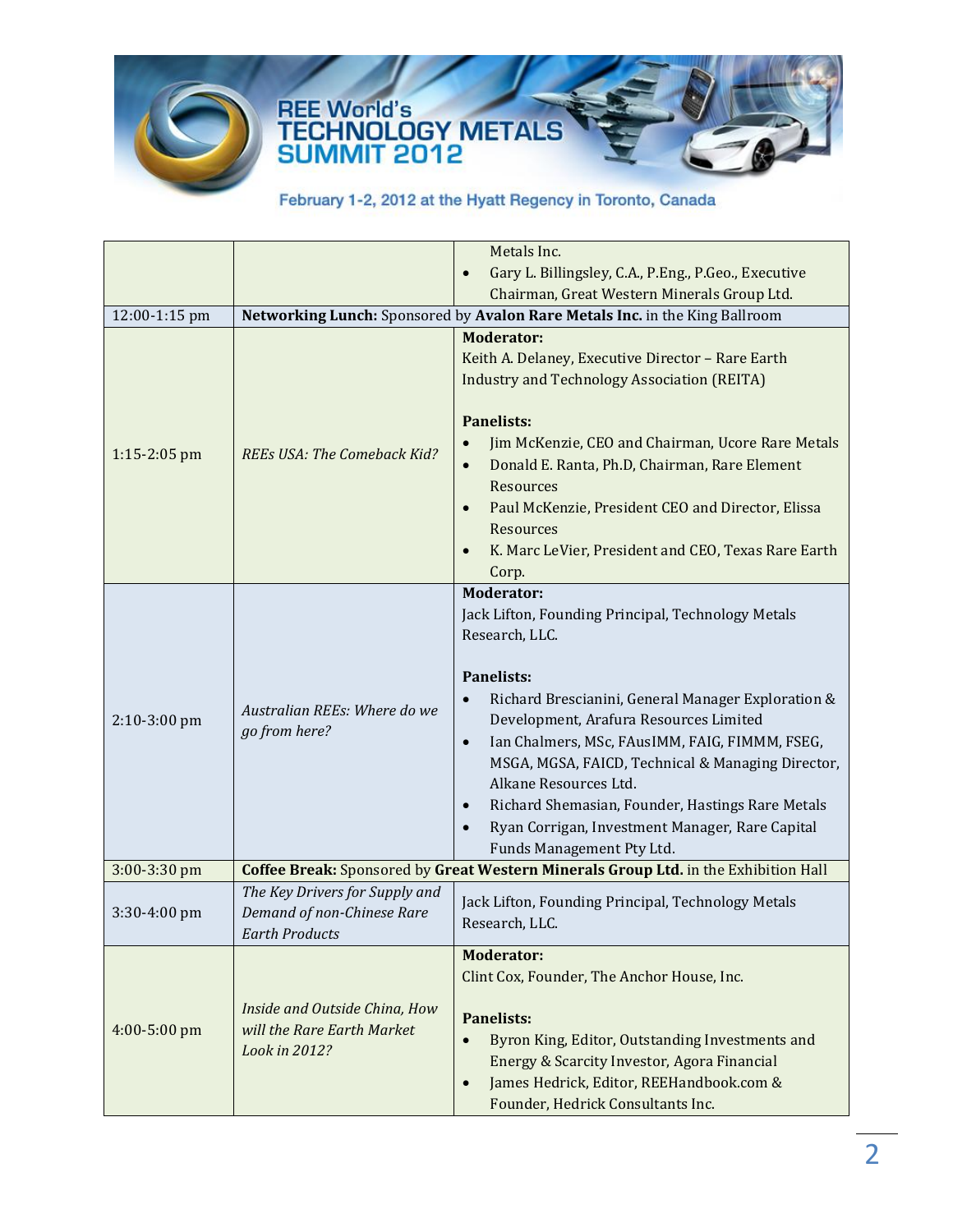

## REE World's<br>TECHNOLOGY METALS<br>SUMMIT 2012

|                |                                                                       | Luisa Moreno, Senior Mining and Metals Analyst,<br>$\bullet$<br>Jacob Securities Inc.<br>Tracy Weslosky, Founding Editor, RareMetalBlog<br>$\bullet$<br>Gareth Hatch, Ph.D., Founding Principal, Technology<br>Metals Research, LLC. |
|----------------|-----------------------------------------------------------------------|--------------------------------------------------------------------------------------------------------------------------------------------------------------------------------------------------------------------------------------|
| $5:00-6:30$ pm | Cocktail Reception: Sponsored by RareMetalBlog in the Exhibition Hall |                                                                                                                                                                                                                                      |
| $6:30-8:30$ pm | The Axioms and Myths of Rare<br>Earths                                | Daniel J. Cordier<br>Rare Earths and Thorium<br>National Minerals Information Center<br><b>U.S. Geological Survey</b>                                                                                                                |

| Thursday, February 2, 2012 |                                                                                   |                                                                                                                                                                                                                                                                                                                                                                                                                                                                                                                                                                                                                                                              |
|----------------------------|-----------------------------------------------------------------------------------|--------------------------------------------------------------------------------------------------------------------------------------------------------------------------------------------------------------------------------------------------------------------------------------------------------------------------------------------------------------------------------------------------------------------------------------------------------------------------------------------------------------------------------------------------------------------------------------------------------------------------------------------------------------|
| 7:00-8:00 am               | Registration -- Convention Level                                                  |                                                                                                                                                                                                                                                                                                                                                                                                                                                                                                                                                                                                                                                              |
| 8:00-8:25 am               | The Global Rare Earths Market<br>2012 to 2016: A Delicate<br><b>Balancing Act</b> | Dudley John Kingsnorth, FAICD, FAusIMM, FIMMM,<br>Executive Director of the Industrial Minerals Company of<br>Australia Pty Ltd                                                                                                                                                                                                                                                                                                                                                                                                                                                                                                                              |
| $8:25-9:00$ am             | The Future Economic and<br>Strategic Leverage of Rare<br>Earths                   | Ambassador Stuart W. Holliday, Diplomat, negotiator<br>and advocate for global cooperation RARE, The<br><b>Association for Rare Earth</b>                                                                                                                                                                                                                                                                                                                                                                                                                                                                                                                    |
| $9:00-10:00$ am            | <b>Canada: The World's Next REE</b><br>Powerhouse?                                | <b>Moderator:</b><br>Gareth Hatch, Ph.D., Founding Principal, Technology<br>Metals Research, LLC<br><b>Panelists:</b><br>Peter J. Cashin, MSc., P. Geo., President and CEO,<br>$\bullet$<br>Quest Rare Minerals Ltd.<br>Pierre Neatby, VP Sales and Marketing, Avalon Rare<br>$\bullet$<br>Metals Inc.<br>Al Shefsky, B.A., J.D., President and Director, Pele<br>$\bullet$<br><b>Mountain Resources</b><br>Simon Britt, President, CEO and Director, GeoMega<br>$\bullet$<br>Resources Inc.<br>André Gauthier, BA, President and CEO, Matamec<br>$\bullet$<br>Explorations<br>David Hodge, President and Director, Commerce<br>$\bullet$<br>Resources Corp. |
| 10:00-10:50 am             | <b>REE Market Volatility and the</b><br>Rise of ROW Supply                        | <b>Moderator:</b><br>Brandon Tirpak, International Market Analyst, Asian<br>Metal, Inc.<br><b>Panelists:</b>                                                                                                                                                                                                                                                                                                                                                                                                                                                                                                                                                 |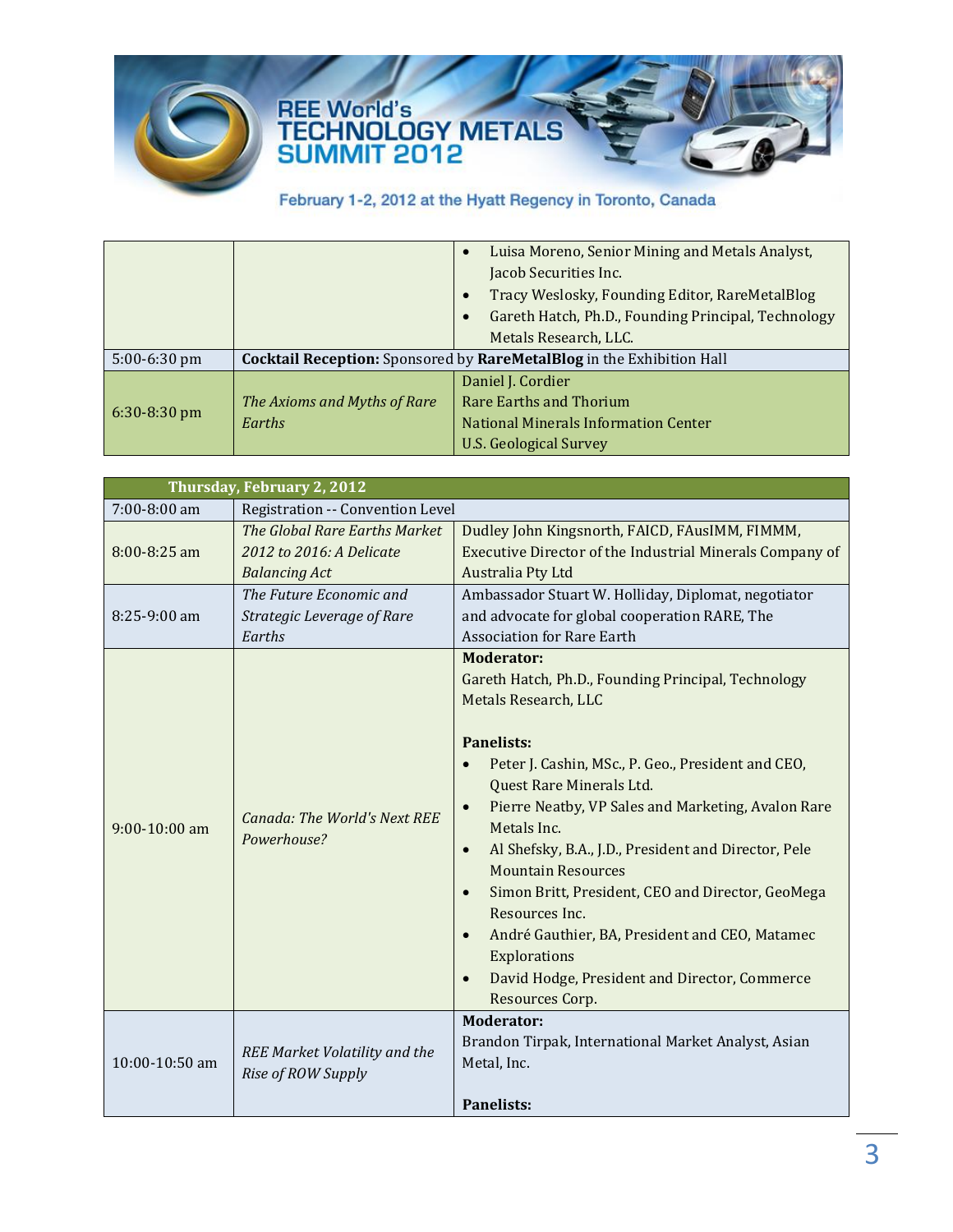

|                |                                                        | Peter C. Dent, VP Business Development, Electron<br>$\bullet$                     |
|----------------|--------------------------------------------------------|-----------------------------------------------------------------------------------|
|                |                                                        | <b>Energy Corporation</b>                                                         |
|                |                                                        | Anthony Dutton, President, CEO and Director, IBC<br>$\bullet$                     |
|                |                                                        | <b>Advanced Alloys</b>                                                            |
|                |                                                        | Dr. Steven J. Duclos, Chief Scientist and Manager,<br>$\bullet$                   |
|                |                                                        | Materials Sustainability, General Electric Global                                 |
|                |                                                        | Research Center                                                                   |
|                |                                                        | Yaron Vorona, Center Director, Technology & Rare<br>$\bullet$                     |
|                |                                                        | Earth Metals (TREM), Institute for the Analysis of                                |
|                |                                                        | <b>Global Security</b>                                                            |
|                |                                                        | Furkhat Faizulla, Founding Partners, Advanced<br>$\bullet$                        |
|                |                                                        | Materials of Japan Corporation (AMJC)                                             |
| 10:50-11:20 am |                                                        | Coffee Break: Sponsored by Arafura Resources in the Regency Room, Exhibition Hall |
|                |                                                        | <b>Moderator:</b>                                                                 |
|                |                                                        | Tracy Weslosky, CEO Pro-edge Inc.; Publisher,                                     |
|                |                                                        | RareMetalBlog; Chairman, REE World                                                |
|                |                                                        |                                                                                   |
|                |                                                        | <b>Panelists:</b>                                                                 |
|                |                                                        | Jim Powell, Vice President, Corporate Development,<br>$\bullet$                   |
|                |                                                        | Tasman Metals Ltd.                                                                |
|                | The Global REE Advantage:                              | Richard Spencer, B.Sc., Ph.D., P.Geo, President &<br>$\bullet$                    |
| 11:20-12:15 pm | Location, Talent & Technique                           | CEO, South American Rare Earth Corp. (SAREC)                                      |
|                |                                                        | James R. Tuer, President and Director, Hudson<br>$\bullet$                        |
|                |                                                        | Resources Inc.                                                                    |
|                |                                                        | Robert Mackay, B.Sc. Mining, President and CEO,<br>$\bullet$                      |
|                |                                                        | Stans Energy Corp.                                                                |
|                |                                                        | Don M. Lay, President and Director, Medallion<br>$\bullet$                        |
|                |                                                        | Resources Ltd.                                                                    |
|                |                                                        | Gorden Glenn, CEO, AMR Mineral Metal Inc.<br>$\bullet$                            |
| 12:15-12:35 pm | Lunch Break in the King Ballroom                       |                                                                                   |
|                |                                                        | <b>Moderator:</b>                                                                 |
| 12:35-1:35 pm  | The Rare Earth Roundtable:<br>REE Market, Deals & M&As | Anu Dhir, B.A., J.D., Director and Chairman of Audit                              |
|                |                                                        | Committee, Frontier Rare Earths                                                   |
|                |                                                        |                                                                                   |
|                |                                                        | Panelists:                                                                        |
|                |                                                        | Alastair Neill, P.Eng., MBA Executive Vice President,<br>$\bullet$                |
|                |                                                        | DACHA Strategic Metals Inc.                                                       |
|                |                                                        | Ian Gandel, LLB, BEc, FCPA, FAICD, Director and<br>$\bullet$                      |
|                |                                                        | Major Shareholder, Alkane Resources Ltd.                                          |
|                |                                                        |                                                                                   |
|                |                                                        | Jonathan Schouela, CFA, Founder, Managing Partner,<br>$\bullet$                   |
|                |                                                        | Fleetwood Capital Management                                                      |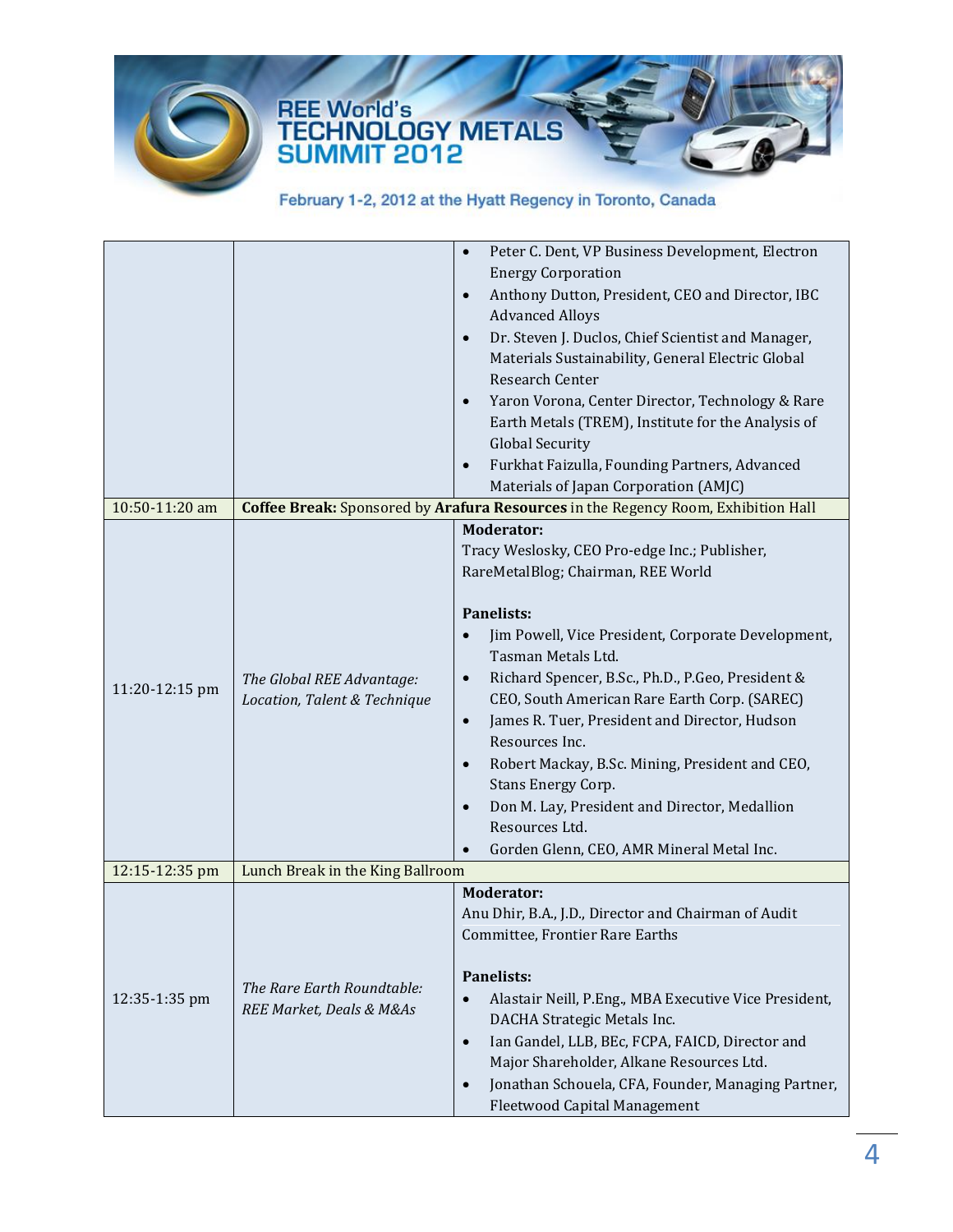

## REE World's<br>TECHNOLOGY METALS<br>SUMMIT 2012

|              |                                                                           | Susan McArthur, Senior Investment Banker, Jacob<br>$\bullet$      |
|--------------|---------------------------------------------------------------------------|-------------------------------------------------------------------|
|              |                                                                           | Securities Inc.                                                   |
|              |                                                                           | Russell Starr, MA, MBA, Head of Institutional<br>$\bullet$        |
|              |                                                                           | Equities and Director, Euro Pacific Canada                        |
|              |                                                                           | <b>Moderator:</b>                                                 |
|              |                                                                           | Caroline Wilson, Geologist and Director of Investor               |
|              |                                                                           | Relations, Matamec Explorations Inc.                              |
|              |                                                                           |                                                                   |
|              |                                                                           | <b>Panelists:</b>                                                 |
|              |                                                                           | Anthony Mariano, Ph.D., Founder - Mariano<br>$\bullet$            |
|              |                                                                           | Consulting                                                        |
| 1:35-2:35 pm | The Great REE Supply Debate                                               | William H. Bird, Ph.D., P.Geo. Chairman and CEO,<br>$\bullet$     |
|              |                                                                           | <b>Medallion Resources Ltd.</b>                                   |
|              |                                                                           | Daniel J. Cordier, Rare Earths and Thorium, National<br>$\bullet$ |
|              |                                                                           | Minerals Information Center U.S. Geological Survey                |
|              |                                                                           | (USGS)                                                            |
|              |                                                                           | Stanley Korzeb, Vice President of Exploration, Texas<br>$\bullet$ |
|              |                                                                           | Rare Earth Resources Corp.                                        |
|              |                                                                           | <b>Moderator:</b>                                                 |
|              |                                                                           | James B. Hedrick, President, Hedrick Consultants Inc.             |
|              |                                                                           |                                                                   |
|              | Romancing the Rare Earths                                                 | <b>Panelists:</b>                                                 |
|              |                                                                           | James Kenny, M.B.S. (Finance), Director and CEO,<br>$\bullet$     |
|              |                                                                           | Frontier Rare Earths Limited                                      |
| 2:40-3:45 pm |                                                                           | Gary L. Billingsley, C.A., P.Eng., P.Geo., Executive<br>$\bullet$ |
|              |                                                                           | Chairman, Great Western Minerals Group Ltd.                       |
|              |                                                                           | Gerald McConnell, Q.C., CEO and Director, Namibia<br>$\bullet$    |
|              |                                                                           | Rare Earths Inc.                                                  |
|              |                                                                           | Will Dawes, CEO, Mkango Resources<br>$\bullet$                    |
|              |                                                                           | Mark Sumich, LLB, MBA, Managing Director and<br>$\bullet$         |
|              |                                                                           | Founder, Globe Metals and Mining                                  |
| 3:45-4:15 pm | Coffee Break: Sponsored by REE World in the Regency Room, Exhibition Hall |                                                                   |
| 4:15-4:55 pm |                                                                           | <b>Moderator:</b>                                                 |
|              |                                                                           | Alastair Neill, P.Eng., MBA Executive Vice President,             |
|              |                                                                           | DACHA Strategic Metals Inc.                                       |
|              | Rare Earths and                                                           |                                                                   |
|              | <b>Environmental Issues</b>                                               | <b>Panelists:</b>                                                 |
|              |                                                                           | Neal C. Grasso, Senior Geologist, Gradient<br>$\bullet$           |
|              |                                                                           | Anthony Mariano, Mineral Exploration Geologist,<br>$\bullet$      |
|              |                                                                           | <b>Mariano Consultants</b>                                        |
|              |                                                                           | Dr. Heather Jamieson, School of Environmental<br>$\bullet$        |